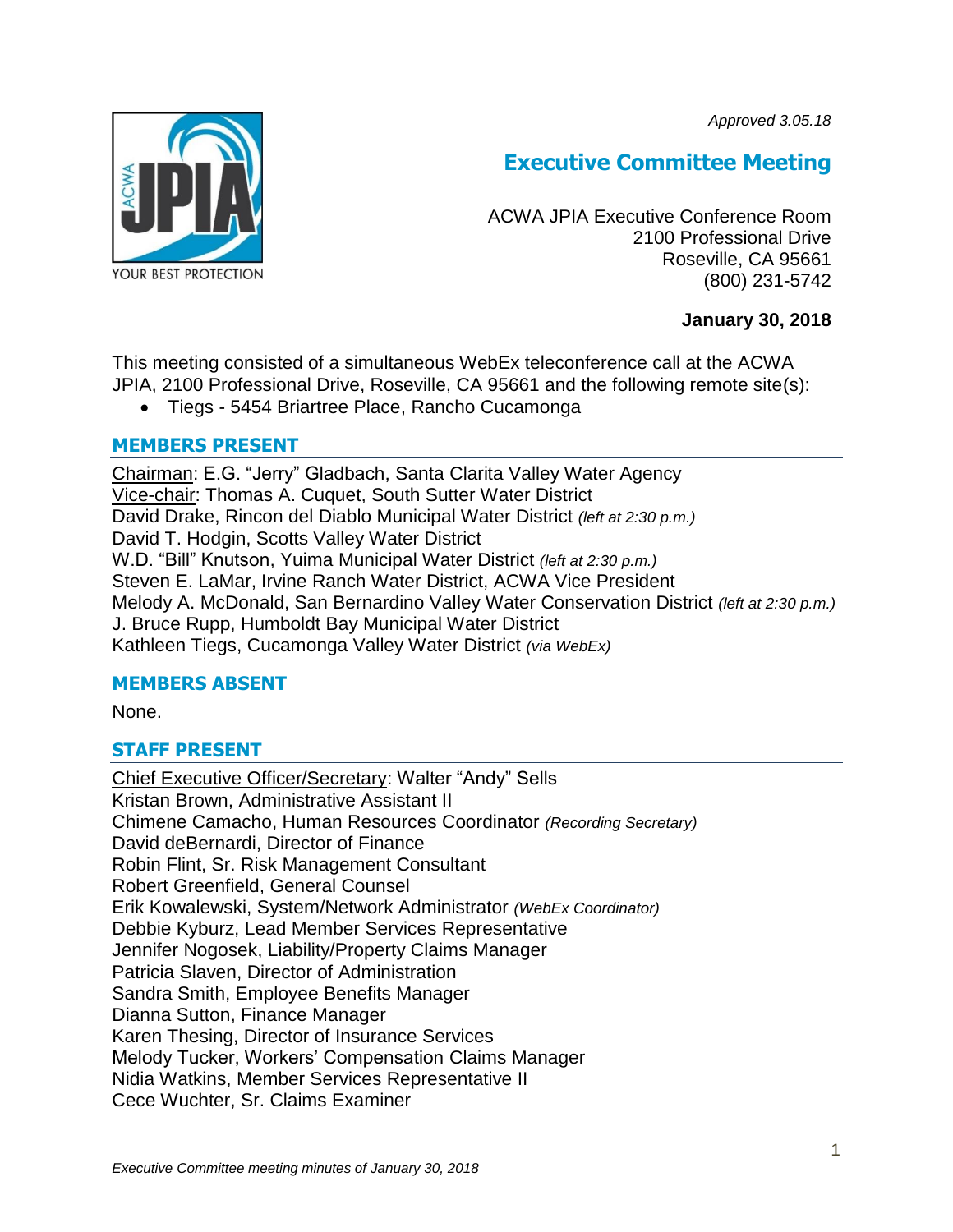# **OTHERS IN ATTENDANCE**

Seth Cole, Alliant Insurance Services Tiffany Giammona, ACWA Director of Member Outreach & Engagement

## **WELCOME**

Chairman Gladbach welcomed everyone in attendance.

#### **CALL TO ORDER AND ANNOUNCEMENT OF QUORUM**

Chairman Gladbach called the meeting to order at 1:00 p.m. He announced there was a quorum.

# **PLEDGE OF ALLEGIANCE/EVACUATION PROCEDURES**

Chairman Gladbach led the Pledge of Allegiance and Mr. Sells gave the evacuation procedure instructions.

## **ANNOUNCEMENT RECORDING OF MEETING**

Chairman Gladbach announced that the meeting would be recorded to assist in preparation of minutes. Recordings are only kept 30 days following the meeting, as mandated by the California Brown Act.

#### **PUBLIC COMMENT**

Chairman Gladbach noted that, as the agenda stated, members of the public would be allowed to address the Executive Committee on any agenda item prior to the Committee's decision on that item. Comments on any issues on the agenda, or not on the agenda, were also welcomed. No comments were brought forward.

#### **INTRODUCTIONS**

Chairman Gladbach asked all in attendance to introduce themselves.

# **ADDITIONS TO OR DELETIONS FROM THE AGENDA**

Chairman Gladbach asked for any additions to, or deletions from, the agenda; in closed session. Mr. Sells stated that in Closed Session, Lewis vs. Oakdale Irrigation District was to be pulled from the agenda. Mr. Sells also requested an addition to the agenda in Closed Session, Dyson vs. Valley Center Municipal Water District. The need for the Executive Committee action on this item came to staff's attention subsequent to the posting of the agenda for this meeting.

#### **CONSENT AGENDA**

Chairman Gladbach called for approval of the Consent Agenda:

M/S/C (Hodgin/McDonald) (Cuquet-Yes; Drake-Yes; Gladbach-Yes; Hodgin-Yes; Knutson-Yes; LaMar-Yes; McDonald-Yes; Rupp-Yes; Tiegs-Yes): That the Executive Committee approve the minutes of the October 31, 2017 (amended) and November 27, 2017 meetings; and approve the JPIA disbursements of: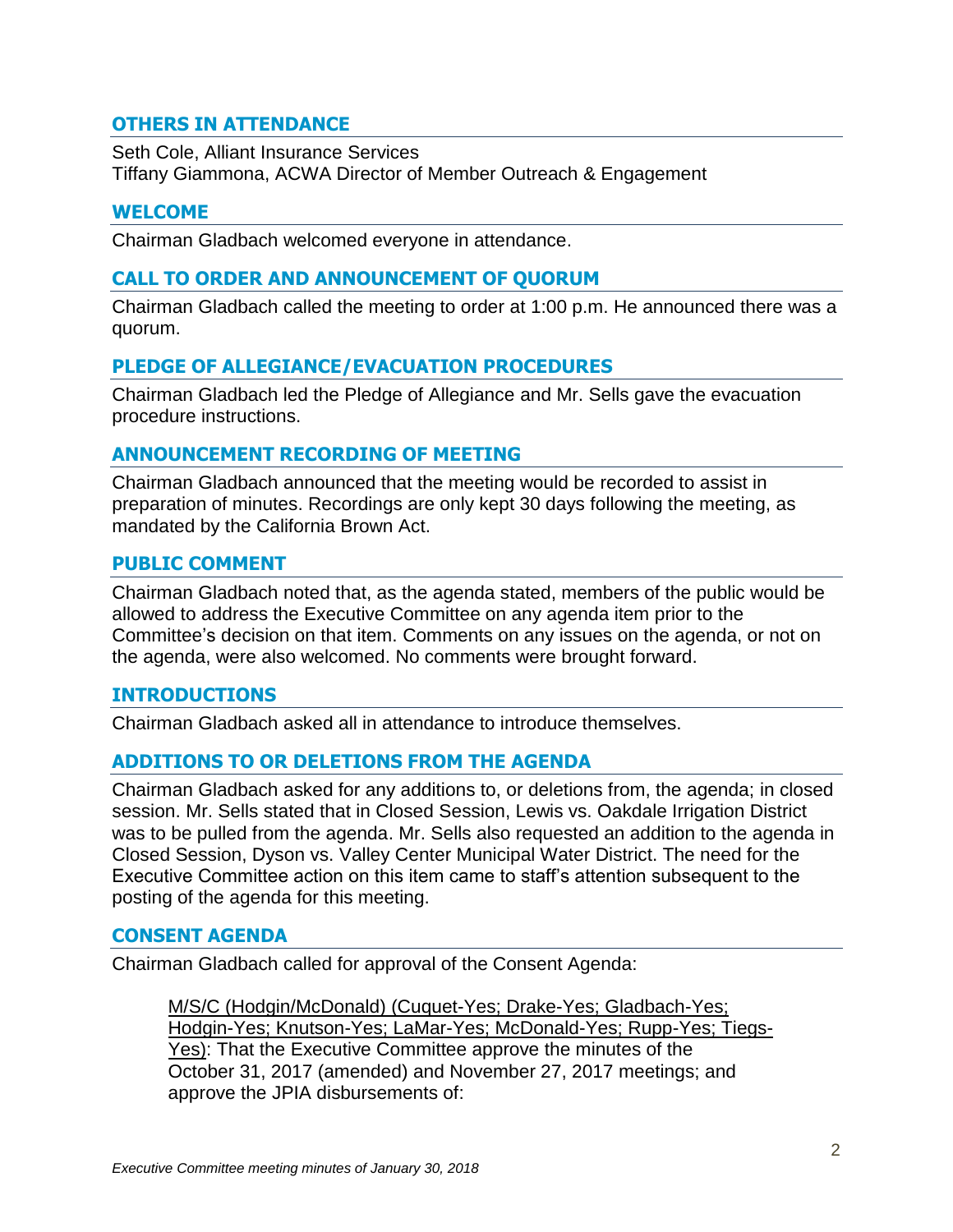Vendor Payments, Employee Benefits Claim Payments, Payroll, and summary of confidential claims payments for the Liability, Property, & Workers' Compensation Programs: November 1-15, 2017; November 16-30, 2017, December 1-15, 2017; and December 16-31, 2017.

## **ADMINISTRATION**

Meetings attended on behalf of the JPIA None reported.

#### Personnel Committee

Chairman Gladbach reported on the recommendations of the Personnel Committee's meeting on January 18, 2018. The following action item(s) were presented to the Executive Committee for approval:

M/S/C (Knutson/Drake) (Cuquet-Yes; Drake-Yes; Gladbach-Yes; Hodgin-Yes; Knutson-Yes; LaMar-Yes; McDonald-Yes; Rupp-Yes; Tiegs-Yes): That the Executive Committee accept the recommendation of the Personnel Committee to approve an additional Senior Risk Management Advisor be hired in 2018 and that the updated Salary Schedule be approved to adjust Director salary ranges plus additional funds as necessary.

M/S/C (Hodgin/Rupp) (Cuquet-Yes; Drake-Yes; Gladbach-Yes; Hodgin-Yes; Knutson-Yes; LaMar-Yes; McDonald-Yes; Rupp-Yes; Tiegs-Yes): That the Executive Committee accept the recommendation of the Personnel Committee to approve that the JPIA change its Retiree Health Benefit Plan policy for all new hires after January 31, 2018 to provide the retiree up to \$500 per month allowance (up to \$1000 for retiree and spouse) to use towards medical insurance premium. Upon death of retiree, spouse continues coverage (up to \$500 per month) unless covered elsewhere.

#### Per Diem Rate for Executive Committee

Mr. Sells stated that Government code allows for an annual maximum increase to the daily Per Diem rate of 5%. The last increase to the Per Diem rate was February 7, 2017. The current daily rate of Per Diem for Executive Committee members and Directors attending program committee meetings is \$283.39. The maximum increase of 5% would increase the rate to \$297.56, effective January 30, 2018.

M/S/C (Cuquet/Drake) (Cuquet-Yes; Drake-Yes; Gladbach-Yes; Hodgin-Yes; Knutson-Yes; LaMar-Yes; McDonald-Yes; Rupp-Yes; Tiegs-Yes): That the Executive Committee approve to increase the current rate of Per Diem to \$297.56 effective January 30, 2018.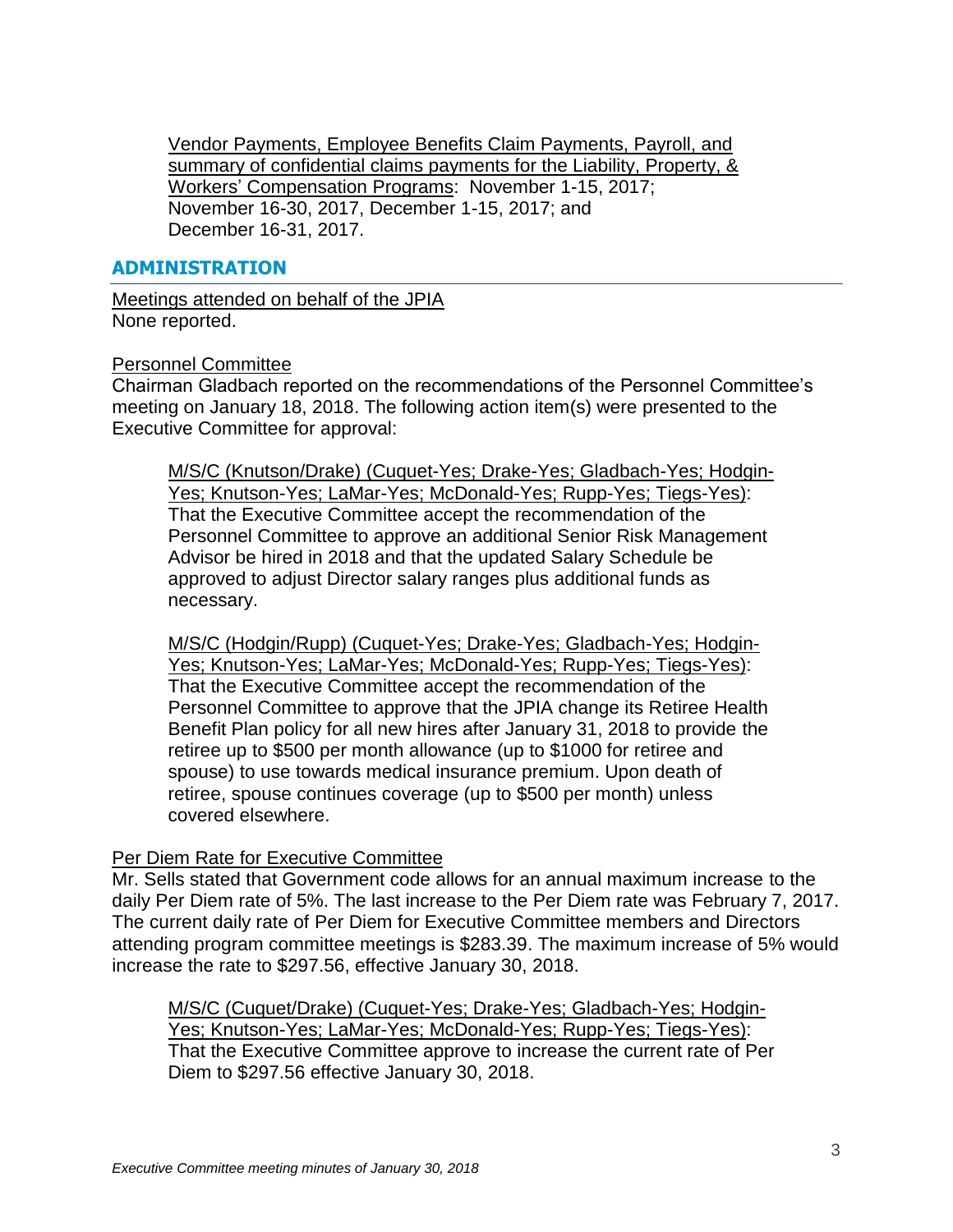## **Strategic Planning**

At the August 30, 2017 Executive Committee meeting, an organizational goal was set for staff to develop and conduct a Strategic Planning session for the Executive Committee and senior staff.

The Strategic Planning session has been scheduled for February 15-17, 2018 at the Westin Mission Hills Golf Resort and Spa in Rancho Mirage. Mr. Sells provided the agenda details and other possible topics for discussion.

#### Rate Stabilization Fund Refunds

Mr. deBernardi reported that the 2013/14 policy year for both the Liability and Workers' Compensation Programs will go through the retro process for the first time. These policy years have been very favorable to date and accordingly will return \$2.7 million (Liability) and \$4.2 million (Workers' Comp) to participating members' RSF accounts. These adjustments are the catalyst for member refunds this year.

A detailed listing of member refunds was handed out at the meeting.

M/S/C (Rupp/McDonald) (Cuquet-Yes; Drake-Yes; Gladbach-Yes; Hodgin-Yes; Knutson-Yes; LaMar-Yes; McDonald-Yes; Rupp-Yes; Tiegs-Yes): That the Executive Committee approve the Rate Stabilization Fund refunds as presented.

#### **PROGRAMS**

Property Program Committee

Committee Chairman Cuquet reported on the recommendations of the Property Program Committee's meeting on January 30, 2018. The following action items were presented to the Executive Committee for approval:

M/S/C (Hodgin/McDonald) (Cuquet-Yes; Drake-Yes; Gladbach-Yes; Hodgin-Yes; Knutson-Yes; LaMar-Yes; McDonald-Yes; Rupp-Yes; Tiegs-Yes): That the Executive Committee accept the recommendation of the Property Program Committee to approve the London/APIP Hybrid program terms and pricing for excess/reinsurance coverage for the Property Program policy year April 1, 2018-19.

M/S/C (Cuquet/Knutson) (Cuquet-Yes; Drake-Yes; Gladbach-Yes; Hodgin-Yes; Knutson-Yes; LaMar-Yes; McDonald-Yes; Rupp-Yes; Tiegs-Yes): That the Executive Committee accept the recommendation of the Property Program Committee to approve a 10% decrease in rates for the Property Program policy year April 1, 2018-19 in the following areas:

- Real and Personal Property \$0.0810
- Mobile Equipment \$0.1215
- Automobiles **\$0.6885**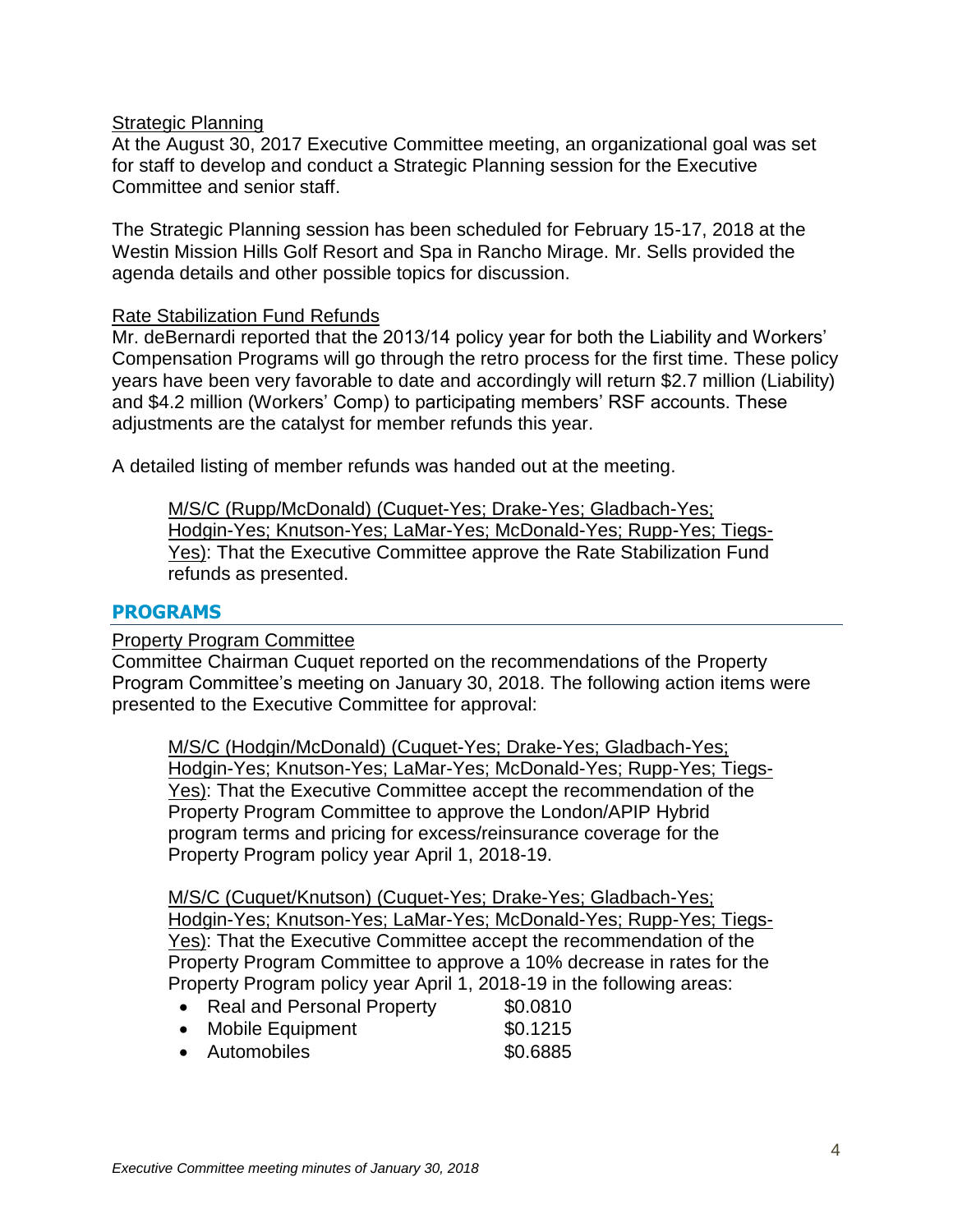M/S/C (McDonald/Drake) (Cuquet-Yes; Drake-Yes; Gladbach-Yes; Hodgin-Yes; Knutson-Yes; LaMar-Yes; McDonald-Yes; Rupp-Yes; Tiegs-Yes): That the Executive Committee accept the recommendation of the Property Program Committee to approve the amended 2018-2019 Memorandum of Property Coverage.

# Significant Claims Report

Ms. Nogosek and Mr. Greenfield reported on claims that had been previously presented for authority. The following claims were reviewed:

- Hastings Park Apartments vs. Sacramento Suburban Water District
- Kevin Forster vs. Richvale Irrigation District
- Kenya Torres vs. Upper San Gabriel Valley Municipal Water District

# **MEMBERSHIP**

## Santa Margarita Groundwater Association

Ms. Watkins presented Santa Margarita Groundwater Association's application into the Liability Program. The Santa Margarita Groundwater Sustainability Agency (GSA) was formed on June 14, 2017. Current membership is as follows: Scotts Valley Water District, San Lorenzo Valley Water District, and County of Santa Cruz. The Santa Margarita GSA board is committed to join the JPIA and has completed all membership requirements to join the Liability Program.

M/S/C (Drake/Knutson) (Cuquet-Yes; Drake-Yes; Gladbach-Yes; Hodgin-Yes; Knutson-Yes; LaMar-Yes; McDonald-Yes; Rupp-Yes; Tiegs-Yes): That the Executive Committee approve Santa Margarita Groundwater Association's application for admission into the Liability Program.

#### Fresno Slough Water District

Ms. Watkins presented Fresno Slough Water District's application into the Liability and Property Programs. The Fresno Slough Water District was formed in 1955 and provides surface water and groundwater to agricultural customers in the west central portion of Fresno County. The District owns three lift pumps and a well with pump and motor located in the City of Tranquility. All operations for the District are staffed by the Tranquility Irrigation District, which has been a Liability Program member since 1986.

M/S/C (Cuquet/Hodgin) (Cuquet-Yes; Drake-Yes; Gladbach-Yes; Hodgin-Yes; Knutson-Yes; LaMar-Yes; McDonald-Yes; Rupp-Yes; Tiegs-Yes): That the Executive Committee approve Fresno Slough Water District's application for admission into the Liability and Property Programs.

# **CLOSED SESSION**

Before proceeding into closed session, General Counsel announced the items to be discussed.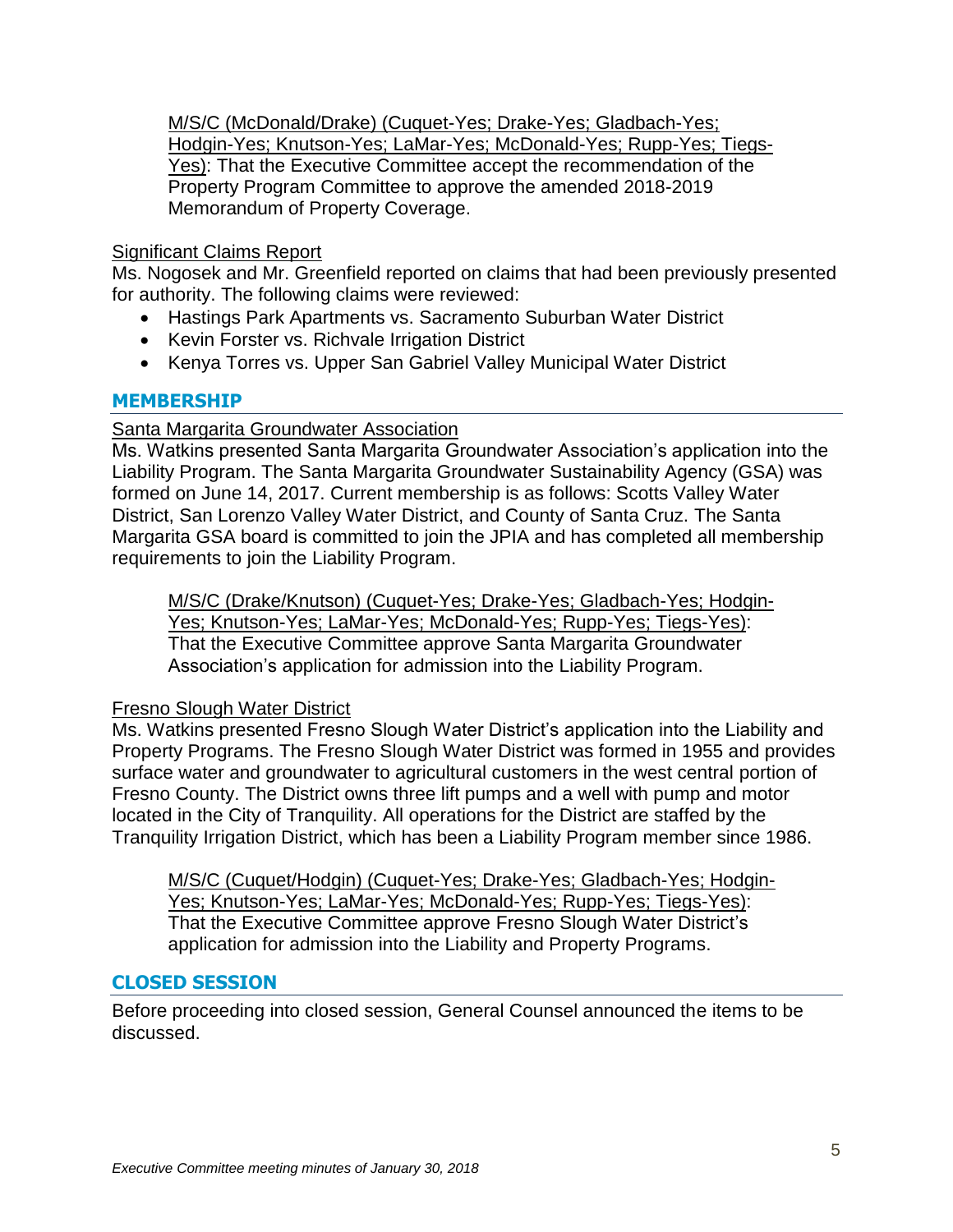M/S/C (Drake/Rupp) (Cuquet-Yes; Drake-Yes; Gladbach-Yes; Hodgin-Yes; Knutson-Yes; LaMar-Yes; McDonald-Yes; Rupp-Yes; Tiegs-Yes): That the Executive Committee adjourn to closed session.

At approximately 1:55 p.m., the Executive Committee, upon advice of General Counsel, adjourned to closed session pursuant to Government Code(s) Section 54956.95 to discuss Liability claims in:

- 1. Logue vs. West Valley Water District
- 2. Parker vs. Corcoran Irrigation District
- 3. Petrowsky vs. Calleguas Municipal Water District
- 4. Goulart v. Fresno Irrigation District
- 5. Dyson v. Valley Center

M/S/C (McDonald/Knutson) (Cuquet-Yes; Drake-Yes; Gladbach-Yes; Hodgin-Yes; Knutson-Yes; LaMar-Yes; McDonald-Yes; Rupp-Yes; Tiegs-Yes): That the Executive Committee reconvene to open session.

The Committee returned to open session at approximately 2:30 p.m. General Counsel reported:

- Closed session item #1: No reportable action, instructions given to staff.
- Closed session item #2: Reported below.
- Closed session item #3: Reported below.
- Closed session item #4: No reportable action, instructions given to staff.
- Closed session item #5: No reportable action, instructions given to staff.

# Closed Session item #2:

M/S/C (Tiegs/Knutson) (Cuquet-Yes; Drake-Yes; Gladbach-Yes; Hastey-Yes; Hodgin-Yes; Knutson-Yes; McDonald-Yes; Rupp-Yes; Tiegs-Yes): That the Executive Committee give authority to settle the claim of Parker vs. Corcoran Irrigation District in the amount of \$1,575,000.

# Closed Session item #3:

M/S/C (Drake/McDonald) (Cuquet-Yes; Drake-Yes; Gladbach-Yes; Hastey-Yes; Hodgin-Yes; Knutson-Yes; McDonald-Yes; Rupp-Yes; Tiegs-Yes): That the Executive Committee give authority to settle the claim of Petrowsky vs. Calleguas Municipal Water District in the amount of \$530,000.

# **MISCELLANEOUS**

# Future agenda items

• None stated

# CEO Update

Mr. Sells and staff updated the Committee on relevant current issues. Those discussed were: